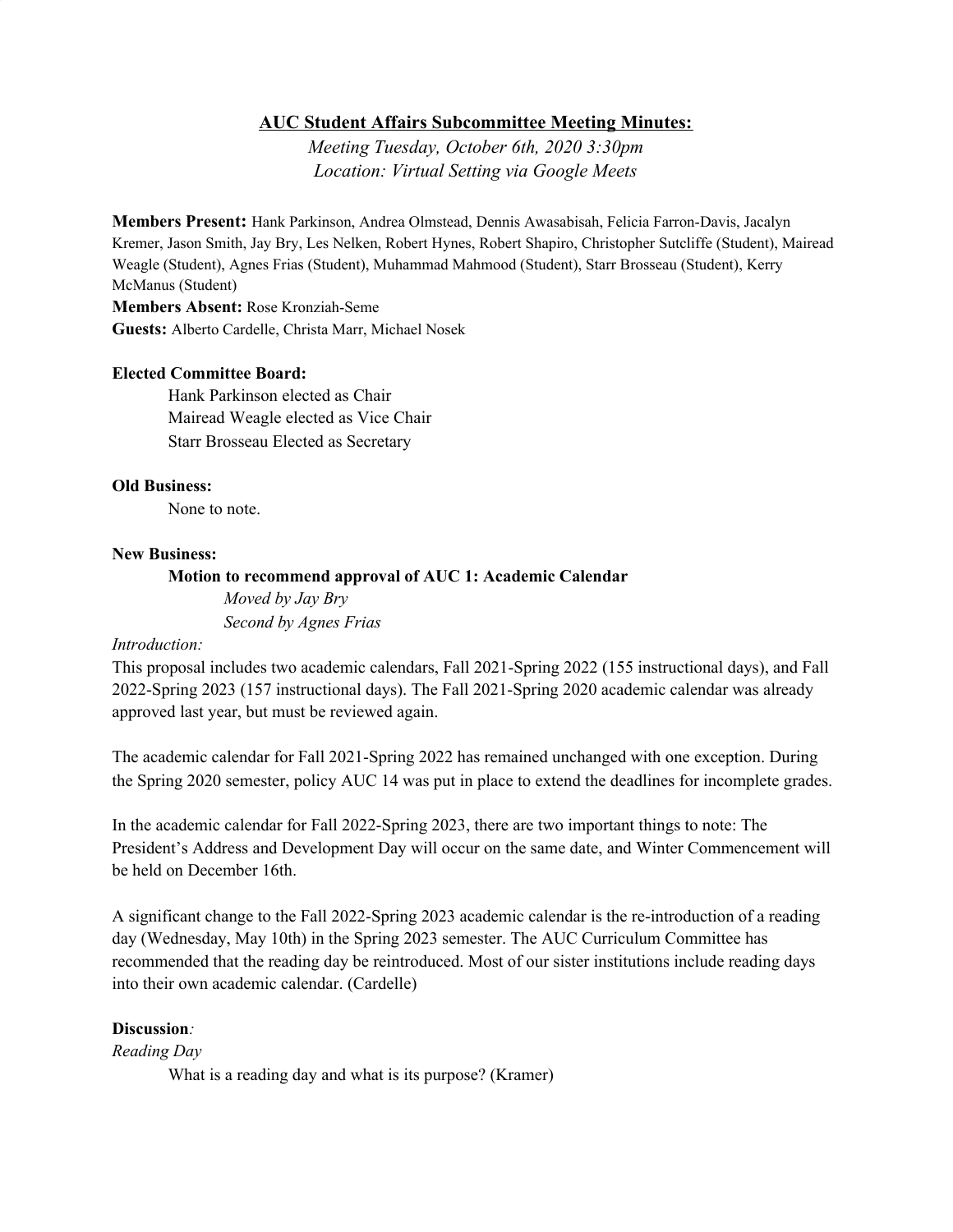A reading day is a break between the final day of classes and beginning of the final exam period, to allow time for students to prepare for exams. (Cardelle)

One of the major reasons for the elimination of the reading day was because it was viewed as a good environmental strategy to reduce risks associated with "Spree Day", which has been known to occur on the final day of spring classes. I would argue that we have seen success in this intervention. I would be concerned that the reintroduction of the reading day may heighten these risks. (Hynes)

We have considered this potential issue. Faculty have expressed concerns for the students who need this preparation day. There may be other solutions to limiting the opportunity for these potential risks. We may also be able to introduce a reading day into the Fall as well. (Cardelle)

I hate to see things being taken away from students who work hard, however, arrest data has been brought to the table (concerning reintroduction of reading day). What will be put into place to avoid the risks that have been associated with the reading day? (Olmstead)

There is a group of Student Affairs faculty that have come together to work to mitigate the risks associated with "Spree Day" and they have had a lot of positive advancement in regards to this. The reintroduction of the reading day two years from now means that we will have to come together to combat these risks. We have done alternative programming, offered free food to students throughout this day, the year before last it was approved to not allow guests on campus this day. We do our best to mitigate these risks with education, reminders of dangers, and diligence. (Parkinson)

## *Instating a Reading Day in the Fall Semester*

If we reinstate the reading day, perhaps we should reinstate this for both semesters. If the logic holds for the spring semester, I believe it should hold for the fall semester as well. (Bry)

Would the fall semester allow for this, or are there too few academic days in the fall semester? (Kremer)

We would have to move around days in the fall semester in order to make this happen. (Cardelle)

I think that we should suggest a reading day in the Fall and Spring semester, or no reinstallation of the reading day at all. (Bry)

I wonder if we are able to collect data of the benefits of having the reading day in the spring semester-- and potentially use this to determine whether or not we should include it into the fall semester. (Shapiro)

I agree that it would be beneficial to include a reading day into the fall if we were able to fit this in with the academic calendar. (Kremer)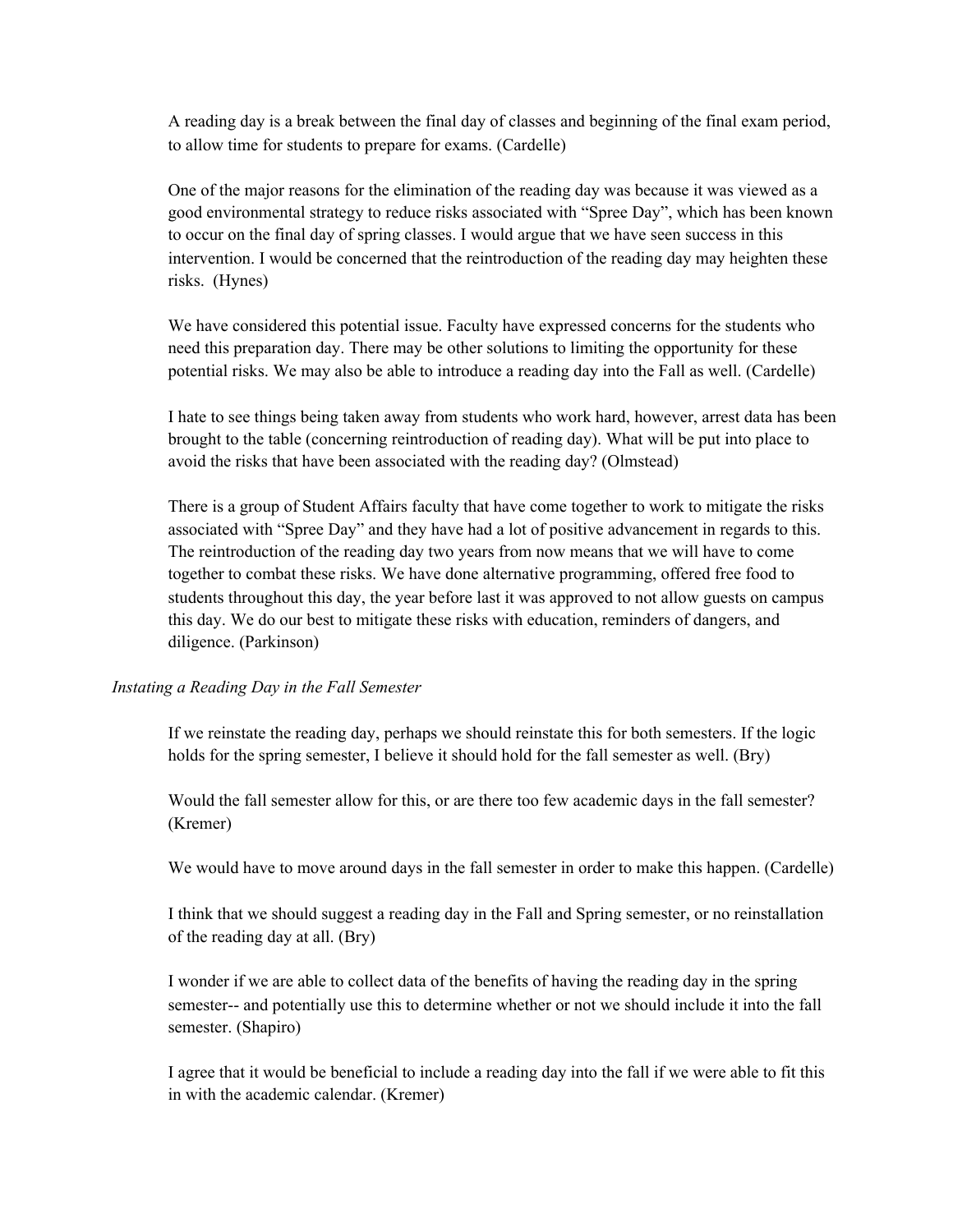# **Motion to suggest reinstallation of reading day into both semesters, or neither semester (friendly amendment)**

*Moved by Jay Bry Second by Robert Hynes* **` Motion does not pass.**

This subcommittee can only submit a friendly amendment if there are specific wording changes you are proposing to the AUC. Otherwise, only suggestions can be made. (Nosek)

Alright, is anyone opposed to suggesting that AUC considers adding a ready day to the fall semester as well? (No opposition or concerns). (Parkinson)

# **AUC Student Affairs recommends that the AUC considers adding a reading day into the fall semester as well.**

# *Indigenous Peoples Day*

Are we able to amend October 11th as Indigenous Peoples Day, rather than Columbus Day in the academic calendar? (Shapiro)

Would the state have to make that decision or are we able to do so? (Parkinson)

The legislature failed at the state level. I am not sure if we are able to observe this as a university, that is something that we can explore. (Cardelle)

So we can put this in as a friendly amendment, so that it can go up to AUC for consideration. (Parkinson)

This gives us a chance to lead instead of follow. (Shapiro)

Do I hear a friendly amendment to consider revising Columbus Day to Indigenous Peoples Day on both academic calendars? (Parkinson)

## **Motion to recommend revisement of Columbus Day to "Indigenous Peoples Day"**

*Moved by Jacalyn Kremer Second by Agnes Frias* **Motion passes unanimously.**

## *Holidays shifting weekly academic schedules*

When I was on AUC Student Affairs, we had a robust discussion about the idea that different days have varying numbers of meeting times throughout the semester. Was there any discussion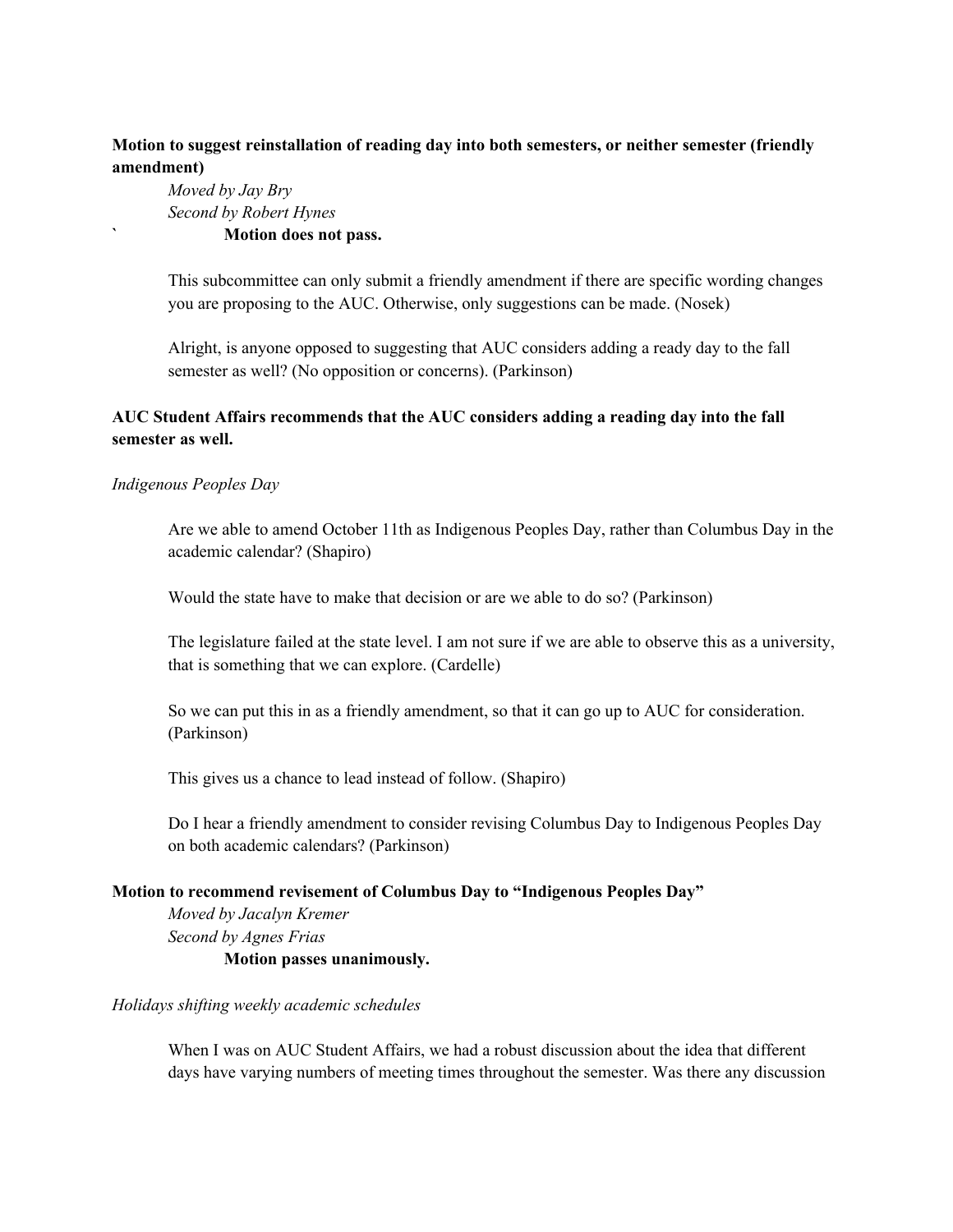again at the AUC level about sometimes transferring Mondays academic schedule to a Tuesday, etc? (Kremer)

It has been discussed within AUC several times. There has never been consensus, likely due to the confusion that switching academic schedules causes amongst both faculty and students. (Cardelle)

#### **End of Discussion on AUC 1: Academic Calendar**

#### **Motion to recommend approval of AUC 1: Academic Calendar**

*Moved by Jay Bry Second by Agnes Frias* \*Notes: One friendly amendment (Indigenous Peoples Day) and one suggestion (Reading Day in the Fall) included in this motion

#### **Motion to recommend approval passes with 2 nays.**

## **Closing Comments:**

Earlier today, a proposal was forwarded to AUC regarding altering the Spring 2021 semester academic calendar for a later start of that semester and elimination of Spring Break as added preventative pandemic control measures. AUC could not get this in time so that you could have it for this meeting. We are asking that each subcommittee submit a referral on this proposal prior to our November 5th meeting. So we are asking that you instate another subcommittee meeting in the month of October in order to address this proposal. (Cardelle)

## *Discussion:*

Yes, we are able to do this, let's decide on a date and time right now. (Parkinson)

Could we keep it on a Tuesday at this time? (Farron-Davis)

Yes, we will look at either October 20th or 27th. (Parkinson)

For the faculty on the committee, there is a CTL faculty meeting on the 20th, so the 27th will work better. (Nosek)

A meeting invite will be sent out for Tuesday, October 27th at 3:30pm to discuss AUC 3 proposal. (Parkinson)

## **\*Important Note: Next meeting will be Tuesday, October 27th at 3:30pm.**

# **Motion to adjourn meeting:**

*Moved by Mairead Weagle Second by Jason Smith*